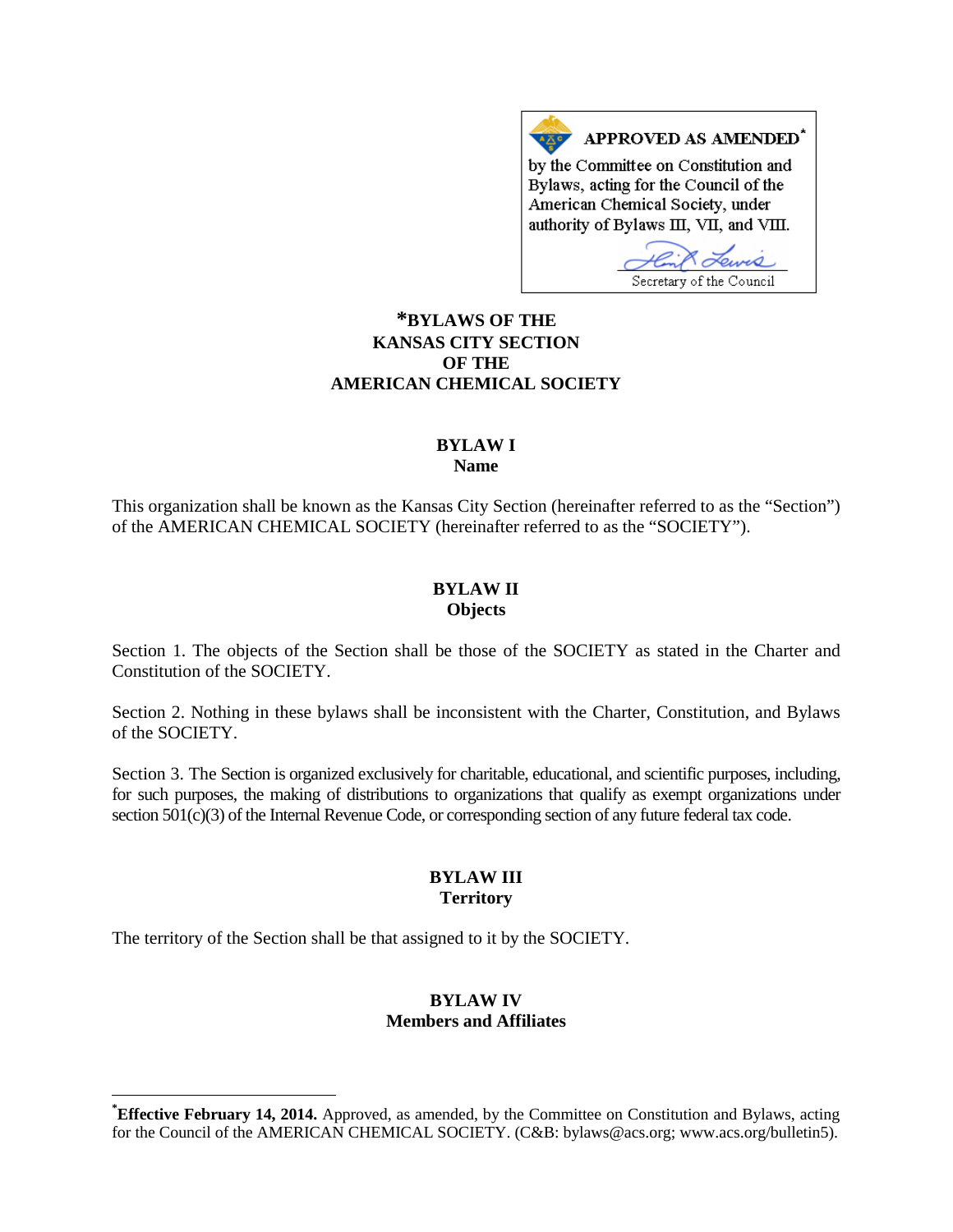Section l. The rolls of the Section shall include those members and Society Affiliates of the SOCIETY residing within the territory of the Section, provided that any exceptions to this rule shall be made in conformity with the Constitution and Bylaws of the SOCIETY.

Section 2. The Section may have Local Section Affiliates as authorized in the Constitution and Bylaws of the SOCIETY. A Local Section Affiliate shall retain affiliate status only so long as payment is made of Section dues of not less than two dollars (\$2.00) per annum.

Section 3. Members and affiliates shall have such rights and privileges as are accorded them by the Constitution and Bylaws of the SOCIETY.

Section 4. A Society Affiliate or a Local Section Affiliate may not vote for or hold an elective position or vote on Articles of Incorporation or bylaws of the Section. A Society Affiliate may not serve as a voting member of the Executive Committee; a Local Section Affiliate may not serve as a member of the Executive Committee.

#### **BYLAW V**

### **Officers, Executive Committee, and Councilors**

Section l. The officers of the Section shall be MEMBERS of the SOCIETY and the Section and shall consist of the Chair, Chair-Elect, Secretary, and Treasurer. The Secretary and Treasurer positions may be held by the same person.

Section 2. The Section shall have Councilors and Alternate Councilors as provided in the Constitution and Bylaws of the SOCIETY.

Section 3. The Executive Committee shall consist of the officers of the Section, the Immediate Past Chair, the Councilors and Alternate Councilors, and the chairs of all standing committees.

Section 4. The duties of the officers shall be such as usually pertain to their offices, together with those required by the Constitution and Bylaws of the SOCIETY, and such other duties as may be assigned to them from time to time by the Executive Committee.

- a. The duties of the Chair shall be to preside at meetings of the Executive Committee, to carry into effect the decisions and recommendations of that Committee, to preside at business meetings of the Section, to appoint all committees, and to carry out all those duties required by the Constitution and Bylaws of the SOCIETY. In the absence of the Chair, the duties of the office shall devolve upon the Chair-Elect.
- b. The term of office for the Chair-Elect shall be one year, after which time the Chair-Elect shall succeed to the Chair. To fill a vacancy in the office of Chair occurring during the term of office as Chair-Elect, the Chair-Elect shall serve as Chair *pro tempore*.
- c. The duties of the Secretary shall be to keep a record of the proceedings of the Section and of the Executive Committee, to maintain a list of members and affiliates, to send to members and affiliates such notices as the business of the Section may require, to submit a report to the Section at its annual meeting, and to carry out the duties required by the Constitution and Bylaws of the SOCIETY and elsewhere in these bylaws. The term of office shall be for one year; reelection is permissible.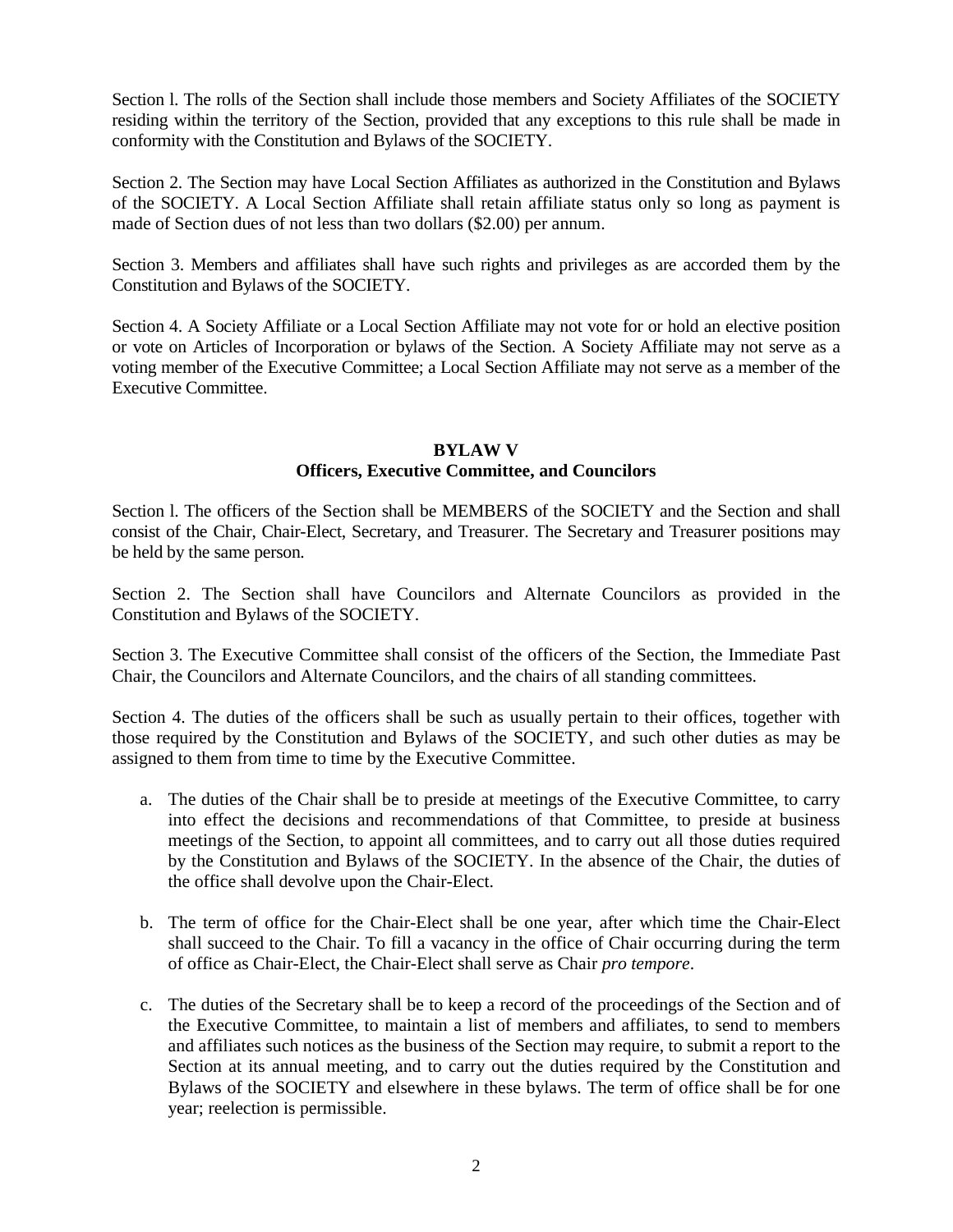d. The Treasurer shall have charge of the funds of the Section, keep an accurate record of all receipts and disbursements, receive dues, and make those disbursements approved by the Executive Committee. The Treasurer shall render an account of all transactions and of the financial condition of the Section to the Executive Committee at times set by the Committee, and shall submit such reports as are required by the Constitution and Bylaws of the SOCIETY. The term of office shall be for one year; reelection is permissible.

Section 5. Vacancies

- a. In the event of a vacancy in the office of Chair, the Chair-Elect shall assume the duties of Chair for the remainder of the term. In such case, the person moving into the position of Chair shall also hold that position during the normal year as Chair as part of the leadership transition.
- b. All other vacancies shall be filled by majority vote of the Executive Committee through interim appointments for the period up to the next annual election. At that time, the procedures for election as outlined in the bylaws of the Section shall be followed.
- c. An interim appointee to the vacated office of Chair-Elect shall not automatically succeed to the office of Chair. At the next election, both a Chair and a Chair-Elect shall be elected.

Section 6. Councilor(s) and Alternate Councilor(s)

- a. The Section's Councilor(s) and Alternate Councilor(s) shall carry out those duties assigned to them by the Constitution and Bylaws of the SOCIETY.
- b. Councilors and Alternate Councilors shall be elected from the MEMBERS for three-year terms. Councilors shall be elected in separate years, whenever possible, to provide for a rotation of terms in accordance with the Constitution of the SOCIETY.
- c. In the event that a Councilor is unable to attend a specified meeting of the Council of the SOCIETY, the Chair of the Section shall appoint one of the Alternate Councilors to serve as Councilor at the specified meeting. Such appointment of an Alternate Councilor shall be for only one meeting.
- d. The Executive Committee shall designate any Councilors to be disqualified under SOCIETY Bylaw provisions for reallocation of Councilors among the Sections.
- e. Any vacancy in the position of Councilor or Alternate Councilor shall be filled for the remainder of the unexpired term at the time of the next annual election. The vacancy may be filled until the next annual election by appointment by the Executive Committee.

# **BYLAW VI Manner of Election and Terms of Office**

Section 1. Officers, Councilors and Alternate Councilors shall be elected by a ballot of those eligible to vote. The candidate receiving the largest number of votes for each office shall be declared elected. In case of a tie vote, the Executive Committee, by ballot, shall elect from among the candidates who share the tie vote; the candidate receiving the largest number of votes shall be declared elected.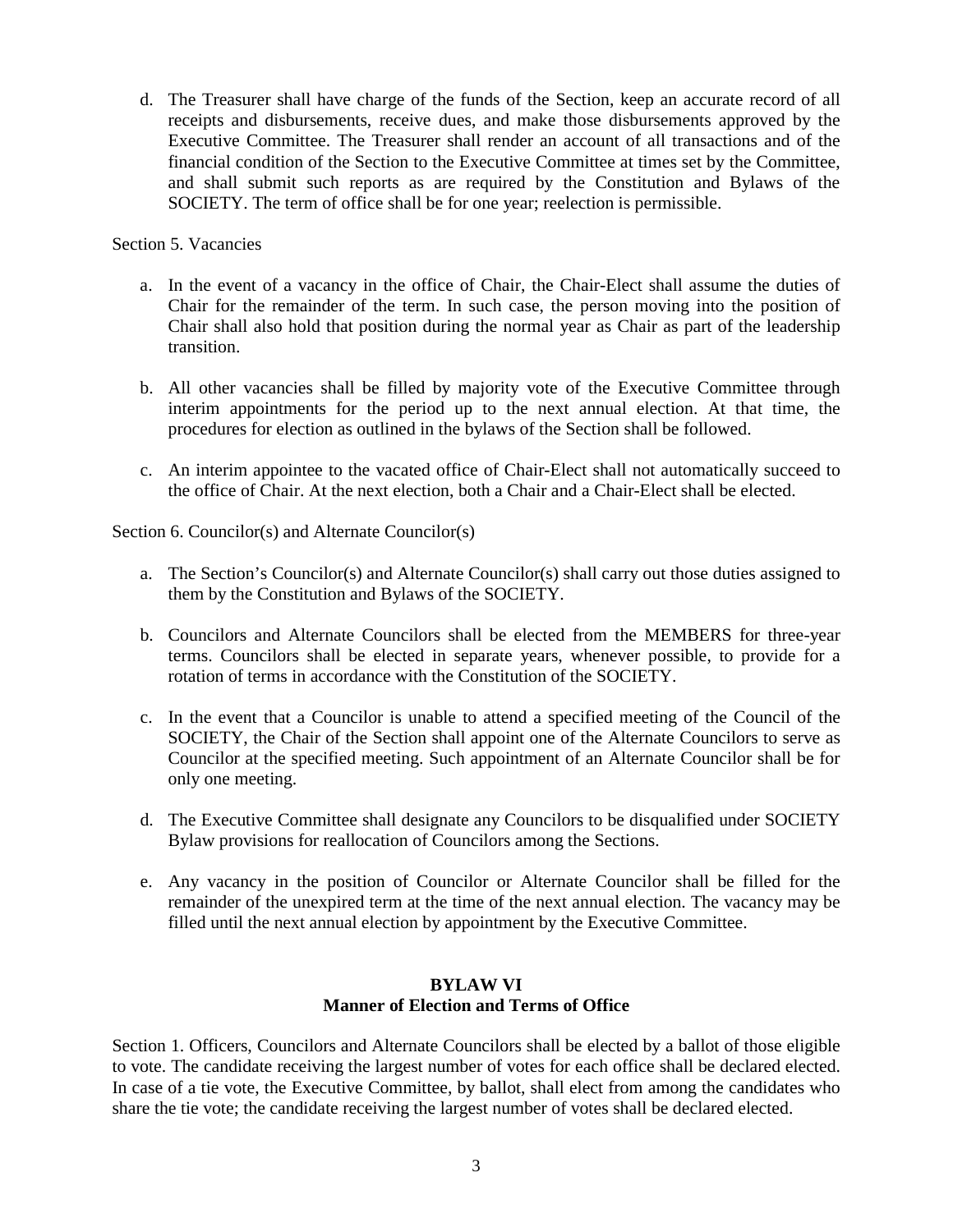Section 2. In September of each year, the Nominating Committee shall report to the membership its nominations for each office to be filled. Prior to October 15, any member of the Section may, in writing or from the floor at a meeting, nominate additional candidates for office, if the nomination is seconded by another member. Nominations so made shall be equally valid as those from the Nominating Committee. All candidates nominated shall have indicated willingness to serve if elected.

Section 3. The candidates for each office shall be listed in an order to be selected by lot on a ballot to be distributed to each member of the Section by November 1. A paper ballot will be mailed to any member who does not have access to electronic balloting.

Section 4. The tabulation of ballots will be completed not later than November 15. The results of the election of officers, Councilor, and Alternate Councilor shall be tabulated by the Nominating Committee. The results shall be announced by the Chair at the November or February meeting and also published in the February issue of the Section's newsletter and/or on the Section's website. The results shall also be certified to the Executive Director of the SOCIETY.

Section 5. In accordance with the SOCIETY's Bylaws, balloting procedures should ensure fair balloting that is open to all eligible members, protection against fraudulent balloting, and the timely reporting and archiving of balloting results.

## **BYLAW VII Recall of Elected Officials**

Section 1. The elected officials of the Section (officers or elected Executive Committee members) are subject to recall for neglect of duties or conduct injurious to the SOCIETY. Recall procedures are not applicable to Councilors and Alternate Councilors elected by Local Sections.

Section 2. The recall of an official shall be initiated when a signed petition, indicating in writing the specific charges and reasonable substantiating evidence is submitted to the Chair from at least five voting members of the Section. In the event the Chair is the official in question, the Chair-Elect shall receive the petition and shall assume the duties of the Office of Chair with respect to this issue until the issue is resolved.

Section 3. The Chair shall, without delay, determine that the petitioners are aware of the gravity of their actions and the procedures to be followed. The Chair shall seek an alternate resolution to the problem and a withdrawal of the petition at this time. In the absence of a resolution to the problem, the Chair shall notify the members of the Executive Committee and call a special meeting within thirty days.

- a. The Executive Committee shall promptly continue the recall process or dismiss the petition as ill-founded or find an alternative solution to the problem. The Chair shall promptly inform the petitioners and the official of the decision of the Executive Committee.
- b. If the proceedings continue, the Chair shall assign the duties of the official to another MEMBER of the Section until the issue is resolved.
- c. If the proceedings continue, the official shall be offered an opportunity to answer the allegations in the petition before the Executive Committee.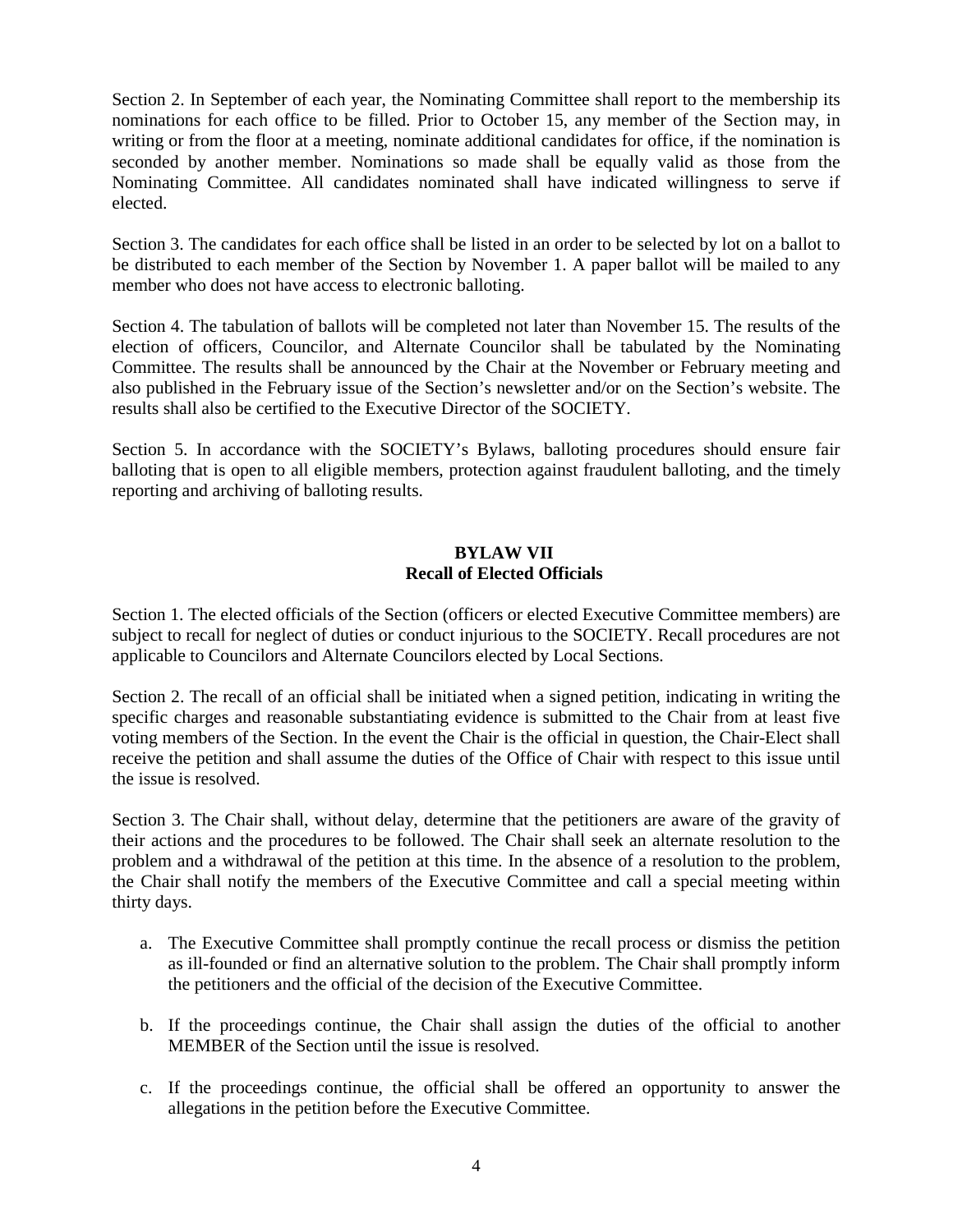Every reasonable effort shall be made to contact the official throughout this procedure. That effort shall include a certified letter to the last known address on the official SOCIETY membership rolls. Upon notification, the official shall have thirty days to make a written response to the allegations. The Executive Committee shall decide whether to proceed after studying the official's response. The Chair shall inform the official and the petitioners of the decision of the Executive Committee.

If no contact with the official can be made after a reasonable effort, the Executive Committee may remove the official in question with a two-thirds (2/3) vote of the remaining members.

- d. If the proceedings continue, the official shall choose one of the following options:
	- (1) The official may resign.
	- (2) The official may request a recall vote in the same manner as the original election, which must be consistent with the Section bylaws. The voting membership shall be informed, through brief written statements prepared by the Executive Committee and the official, of the issues involved with the recall vote. Both statements shall be distributed to the voting membership before the vote is taken.
	- (3) The official may request a hearing and a recall vote by the remaining members of the Executive Committee. A two-thirds (2/3) vote of the remaining members of the Executive Committee shall be required to recall the official.
	- (4) The official may choose not to respond and thus forfeit the position.

Section 4. The vacancy provisions of these bylaws shall be used to fill a vacancy caused by a recall process. The membership of the Section and the Executive Director of the SOCIETY shall be informed of the results of the recall process and the replacement of the official.

### **BYLAW VIII Committees**

Section 1. The Executive Committee shall establish committees as necessary for the proper operation of the Section.

Section 2. The Section shall have the following standing committees: Awards, Education, Finance, Nominations, and Program.

## **BYLAW IX Meetings**

Section 1. The Section shall hold regular meetings at places and times designated by the Executive Committee.

Section 2. The Section may have special business meetings upon the written request of a majority of the Executive Committee or upon the written request of 10 percent of the members of the Section. Such request shall be in the hands of the Secretary at least ten days before the date requested for the meeting and shall state the exact nature of the business intended to be transacted. No other business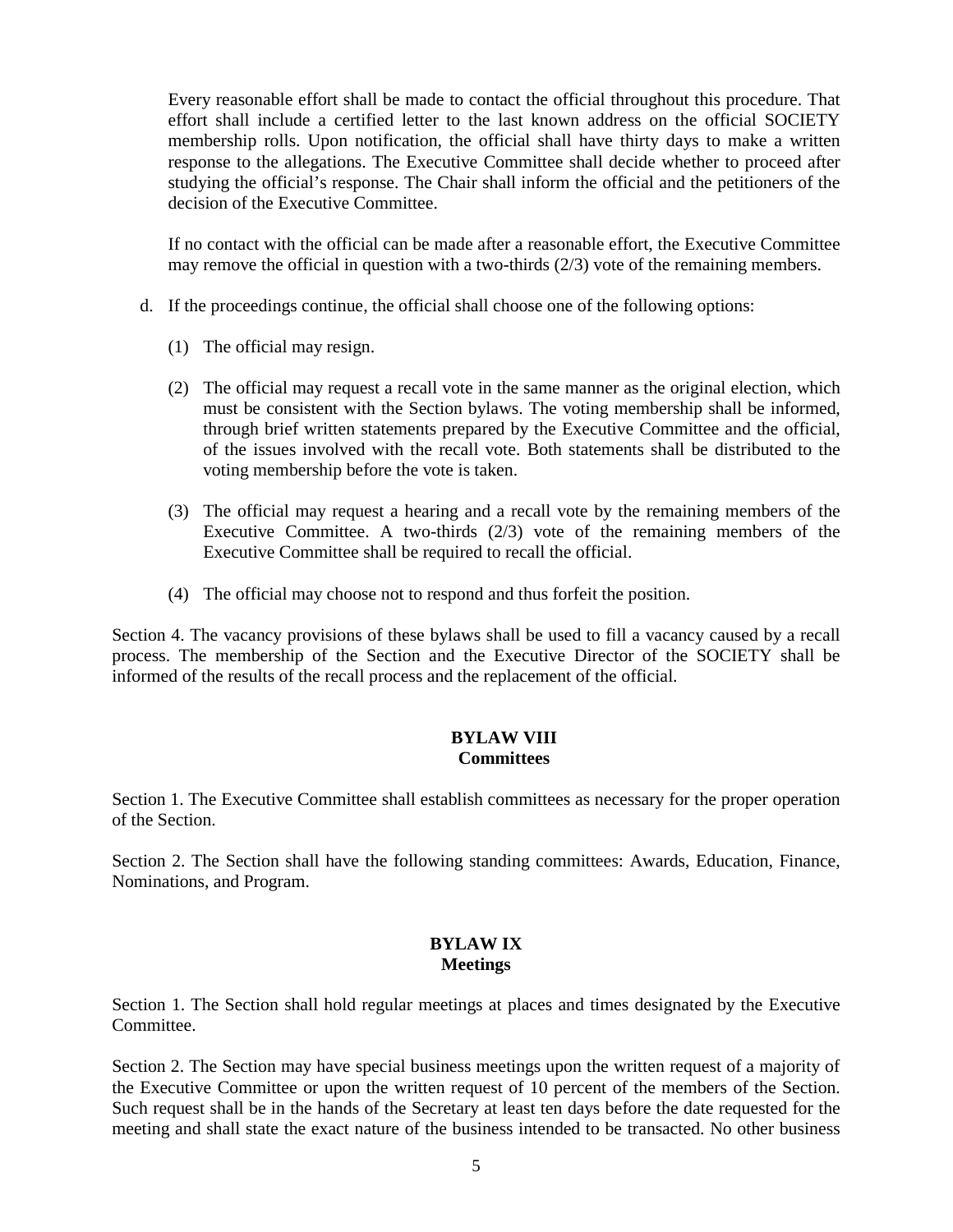shall transpire at such meetings. Special meetings of the Section may be held by means of electronic communications technology that permits those in attendance to read or hear the proceedings substantially concurrently with their occurrence, to vote on matters submitted, to pose questions, and to make comments.

Section 3. Due notice of all meetings shall be sent to each member and affiliate of the Section. A quorum for the transaction of business at a Section meeting shall consist of 20 members of the Section. No business shall be conducted in the absence of a quorum.

Section 4. The Executive Committee shall set the order of business for regular meetings of the chapter.

Section 5. The most recent edition of *Robert's Rules of Order Newly Revised* shall be the parliamentary authority for all matters not covered in these bylaws or in the SOCIETY's documents.

# **BYLAW X Finances**

Section 1. The Section may receive donations or bequests made to it, and may expend or invest the same on behalf of the Section. Such expenditures or investments shall be made by the Treasurer of the Section upon authorization by the Executive Committee.

Section 2. The Section may raise or collect funds to be expended for local purposes, and may have the entire management and control of such funds insofar as such management and control shall not conflict with any provision of these bylaws or with the Constitution or Bylaws of the SOCIETY.

Section 3. The Executive Committee shall have the authority to assess dues or voluntary contributions as provided in the SOCIETY's Constitution and Bylaws for the various categories of membership.

Section 4. An annual audit shall be conducted by two or more disinterested members, appointed by an officer with no authority to disburse funds, and submit a report to the Executive Committee by January 31.

#### **BYLAW XI Amendments**

Sec. 1: A petition to amend the bylaws may be initiated by the Executive Committee, or by petition signed by at least 15 members or three percent of the members of the Section, whichever is larger. If the proposed amendment is approved by the Executive Committee, it shall, if practical, be submitted to the SOCIETY's Committee on Constitution and Bylaws for review. After any required changes are incorporated, and any recommended changes reviewed and accepted or rejected by the Executive Committee or a majority of the petitioners, the Secretary shall, as soon as practical, distribute the amendment(s) to each member of the Section with either notice of the next meeting or notice of a ballot on the amendment.

Sec. 2. If a proposed amendment is not approved by a majority of the Executive Committee, and if the petition is signed by at least 15 members or three percent of the members of the Section, whichever is larger, it shall, if practical, be submitted to the SOCIETY's Committee on Constitution